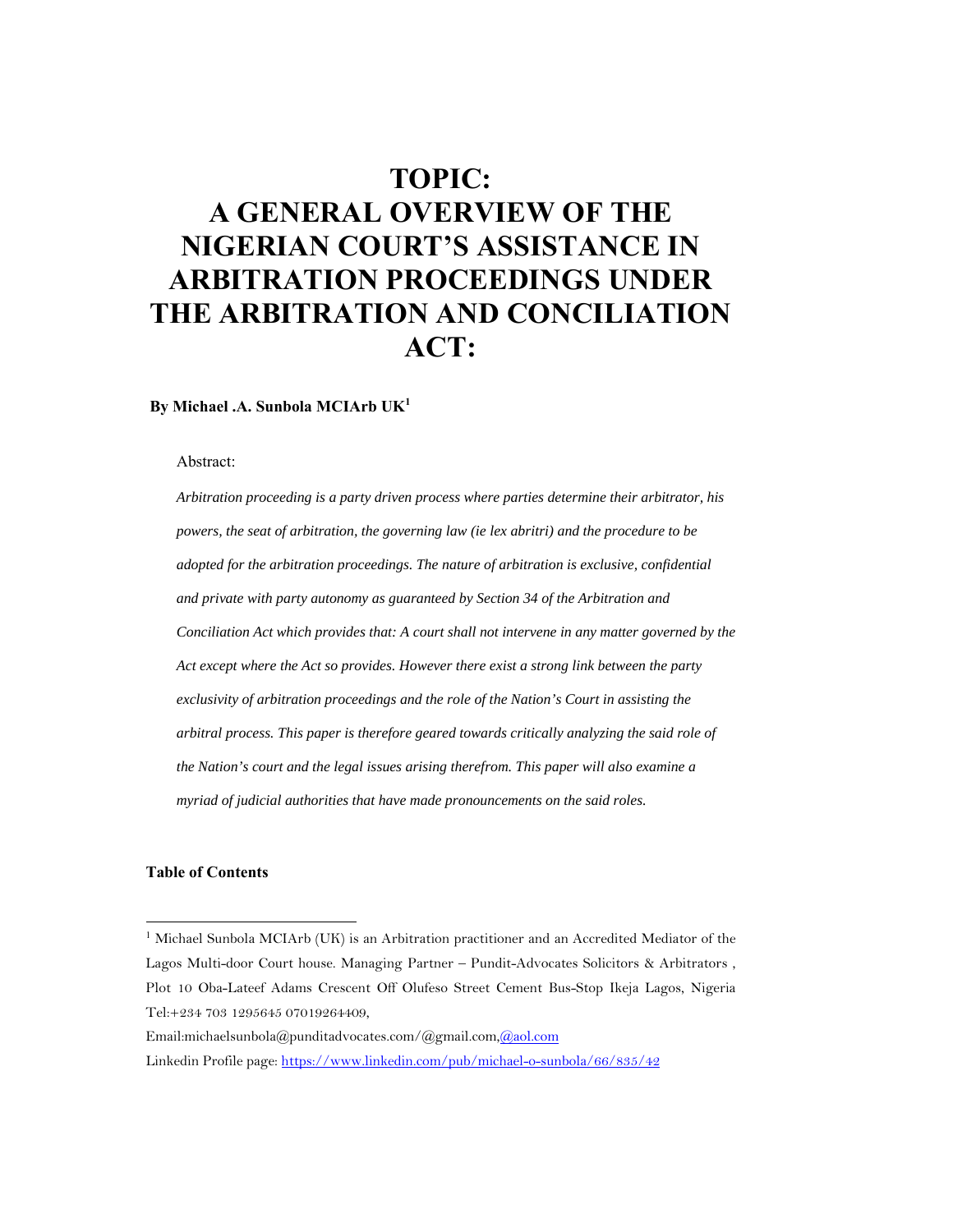## **1.0 Introduction**

#### **2.0 Overview of National Court's Assistance of Arbitration process.**

- 2.1 Constitution of the Tribunal
- 2.2 Injunctions and interim measures
- 2.3 Assistance in evidence gathering and securing attendance of a witness
- 2.4 Stay of Proceedings
- 2.5 Revocation of Arbitration Agreement
- 2.6 Setting Aside of an award
- 2.7 Remission of Award
- 2.8 Enforcement of Award

## **3.0 Recommendations**

**4.0 Conclusion** 

-

## 1.0 INTRODUCTION

Arbitration is a private dispute resolution mechanism which provides for the reference of a dispute between not less than two parties for determination in a judicial manner by a person or persons other than a court of competent jurisdiction.2 Hence, when parties choose arbitration as a means of resolving their disputes, they are in a way excluding the Courts from acting as their arbiter. They effectively relegate the Courts to the back stage when an arbitral tribunal is seized of a matter. The assistance and intervention of the Courts are often required by the parties and the arbitral tribunal to remove difficult issues from the way of proceedings. It must be emphasized that in all cases, the purpose of the intervention

<sup>2</sup> See : *Nigerian National Petroleum Corporation v. Lutin Investment* (2006) 2 NWLR (Part 965)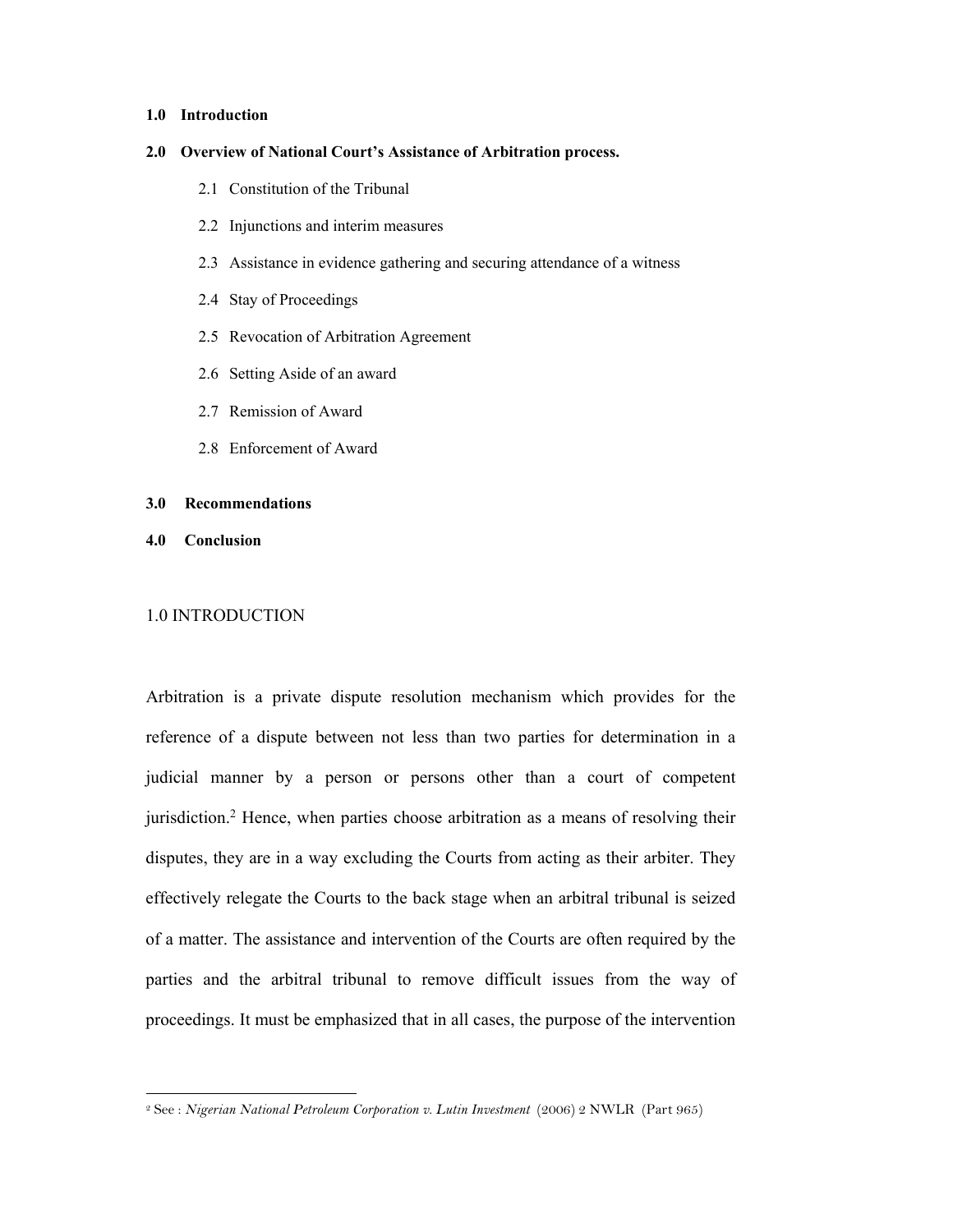is to support the arbitral process in areas where only Court can exercise coercive powers of enforcement or ensure fairness and justice.

On contrary as currently evident in practice we have seen that the Court that is ordinarily supposed to facilitate and guarantee a smooth running of the arbitration process has now become a useful tool in the hand of an aggrieved party to either truncate the arbitral proceedings or frustrate the fruit of the arbitration. One might wonder why most awards still get stuck in the lower Court up to the Supreme Court over issues raised by an aggrieved party. There are cases where an application to enforce and recognize an award is filled and a different application to set it aside is filed in another court of co-ordinate jurisdiction<sup>3</sup>

Flowing from the foregoing, the focus of this paper is therefore aimed at giving an overview of all the instances where the Court can intervene in the arbitral proceedings under the Arbitration and Conciliation Act without offending the provision of Section 34 ACA. It suffice to state that other than all the listed instances in the ACA, no court of law can intervene<sup>4</sup> in any arbitration proceedings on any ground not specifically mentioned in the Act as doing so will amount to a nullity<sup>5</sup>. The Courts no doubt plays a supervisory role over arbitration but only to the extent permitted by the Act. 6

<sup>3</sup> *Shell Trustees Nigerian Ltd v.Imani & Sons Ltd* (2006) 6 (pt. 662) 639 at 659

<sup>4</sup> Either by granting an interim relief pending arbitration or granting an order restraining the continuation of an arbitral proceeding. See : *Nigerian Agip Exploration Ltd. V. NNPC & Oando OML 125 and 134 Ltd*. Suit No CA/A/628/2011

<sup>5</sup> Ibid.

<sup>6</sup> Ibid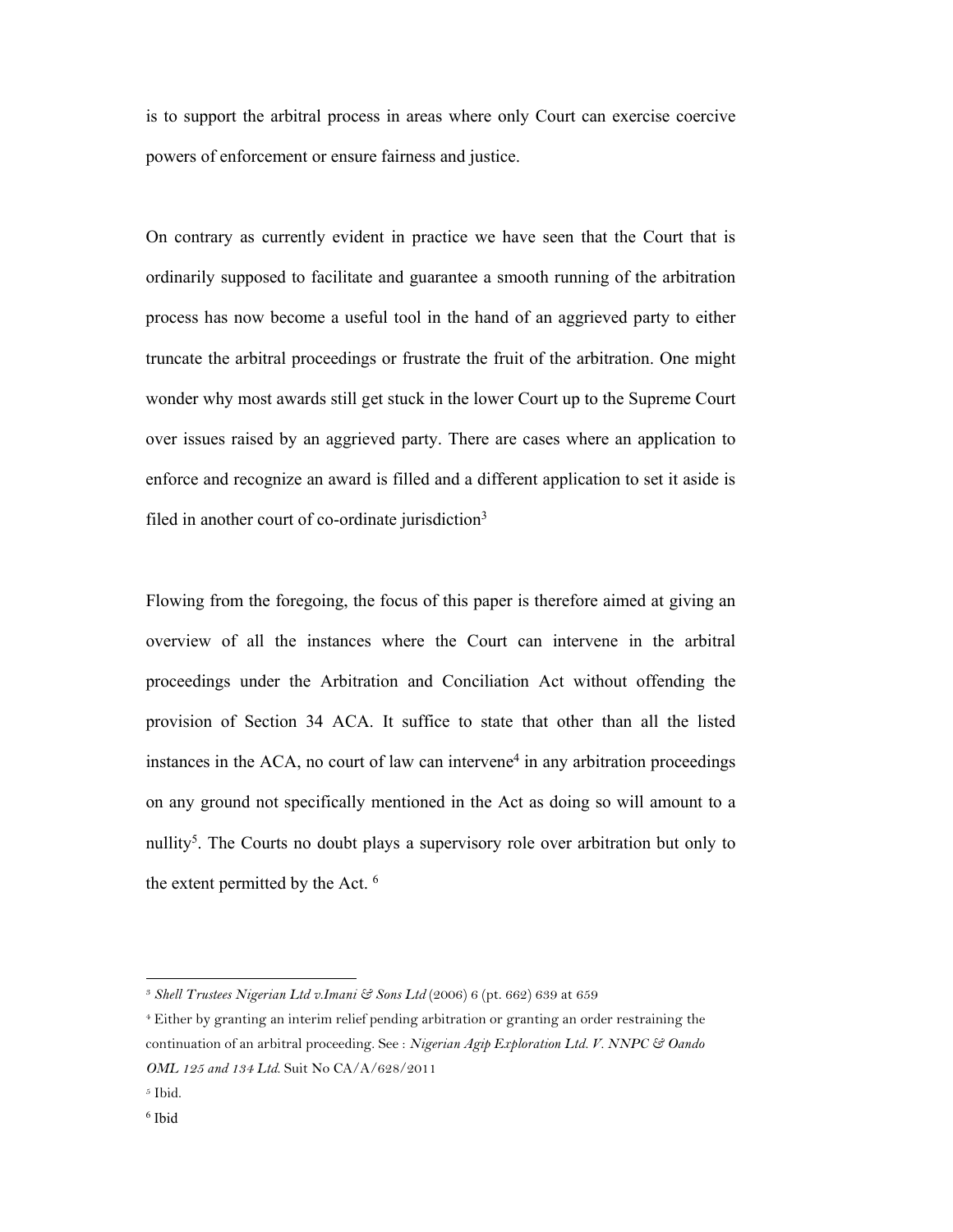This paper is divided into four part viz; the introduction, the general overview of the court's assistance, recommendations and conclusion.

## 2.0 **Overview of National Court's Assistance of Arbitration process**

The National Court can assist the process of Arbitration in the following ways:

## **Constitution of the Tribunal:**

-

At the beginning of the proceedings, the assistance of the Court may be sought in setting up the arbitral tribunal where parties have failed to do so. Instances like this can be found in Section **7 Arbitration and Conciliation Act.** This provision illustrates instances where the two appointed arbitrators fail to agree on the third arbitrator within 30days of their appointments, the appointment shall be made by the Court on the application of any of the parties to the agreement. Same applies where parties fail to appoint a sole arbitrator, the Court will appoint the sole arbitrator on the application of any of the parties to the agreement.7

A good illustration of the power of the Court to appoint an arbitrator where parties fail to do so can be found in the *dictum* of *Per* Udoma, J.S.C. in *Royal Exchange Assur. V Bentworth Fin. (Nig.) Ltd***.** ( 1976) 10 NSCC 648 at 657; where he states thus:

<sup>&</sup>lt;sup>7</sup> See Section  $7(2)$  (a)(ii) and (b) ACA. See also Arts 6-8 of the Arbitration Rules.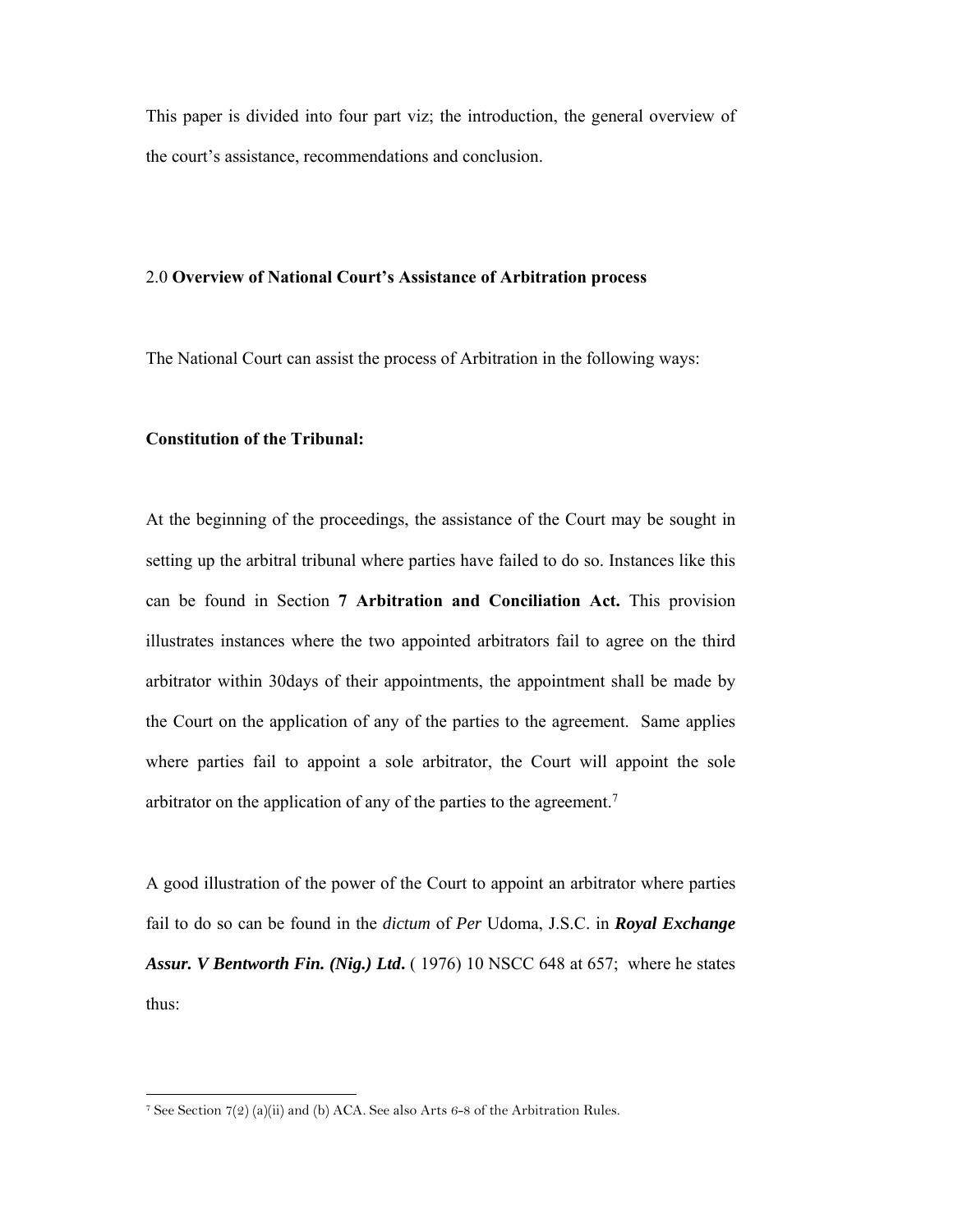*"The Appropriate remedy therefore, for a breach of a submission is not damages but its enforcement. Hence, the Arbitration Act (Cap 13). so that where a party refuses within a given time after due notice to have an arbitrator appointed, the court has full power and jurisdiction to appoint an arbitrator on an application properly made by the party who has served such notice"* 

To further buttress the role of the Court, it is interesting to note that the Court of Appeal in England *Re Eyre and the Corporation of Leicester8* stated that the Court had no discretion at all and could not refuse to appoint an arbitrator in a proper application made to it. In the same manner, the Arbitration and Conciliation Act does not give the Court the discretion to refuse such application for appointment of an arbitrator when same is made by a party. It is noteworthy that the decision of the court to appoint an arbitrator upon an application by a party shall not be subjected to appeal in any form.<sup>9</sup>

## .**Injunctions and interim measures:**

The provision of Section **13 of the ACA** empowers the Tribunal at the request of a party, to order any party to take such interim measure of protection as the arbitral tribunal may consider necessary in respect of the subject matter of the dispute.

The very pertinent question to ask at this juncture is whether the Tribunal has power to make interim or interlocutory orders against persons who are not parties to the arbitration? The provision of Section 13 of the ACA does not extend the powers of the Tribunal to take interim measure of protection to nonparties to the

<sup>8 (1892) 1</sup> Q. B. 136

<sup>9</sup> See Section 7(4) Arbitration and Conciliation Act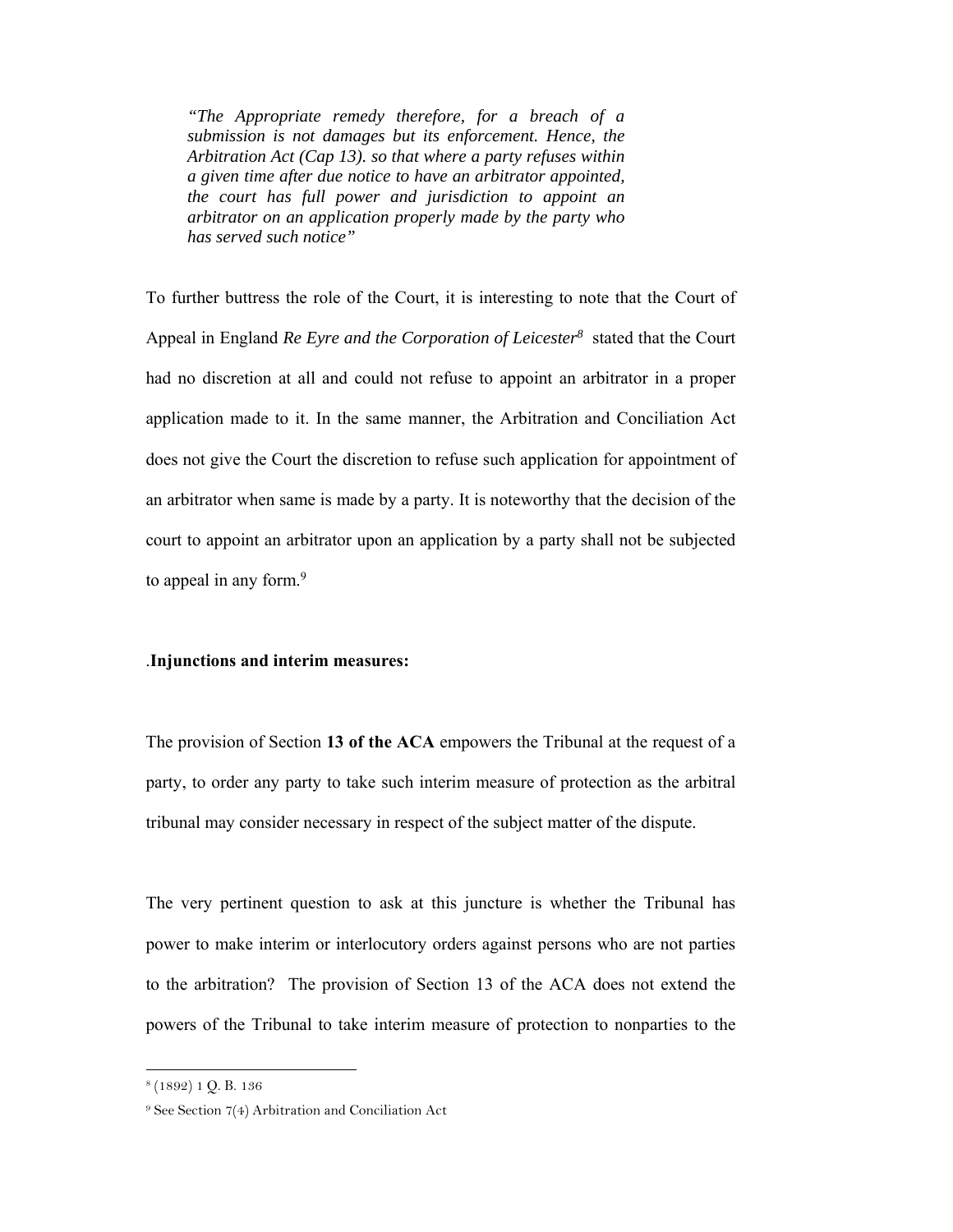Arbitration; the Act only contemplates the parties to the Arbitration. Hence, where the property to be protected is in the hands, custody or control of a  $3<sup>rd</sup>$  party, Section 13 of the ACA will definitely not be applicable since the Tribunal lacks the requisite powers to make an order against such a third party<sup>10</sup>. This position was aptly captured in the case of *Lagos State v P.H.C.N & 2ors*11 where in view of the privatization of the of the 1st respondent and fearing the dissipation and striping of the 1st respondent's assets, the Applicant filed an originating application seeking to restrain the 1<sup>st</sup> respondent from dissipating, withdrawing or dealing with monies standing to the credit in the account operated by the  $1<sup>st</sup>$  respondent with the  $2<sup>nd</sup>$  and 3rd respondents. It also it also filed an order *ex parte* for the same relief which was granted. The 1st respondent applied to set aside the orders on ground that by **s.13 of the ACA,** it is the Arbitral Tribunal that has powers to grant interim measures of protection pending arbitration and the High Court Lack powers to do so.

The trial Court rejected the argument on the ground that the persons to be affected by the orders are persons over who the tribunal cannot exercise jurisdiction, for which reason the request was properly made to the High court. The words of *Okuwobi J* held as follows:

> *It is definitely wrong for the Court to make an order of interlocutory injunction against persons who were not parties to the action in which it was made and who were not given a hearing. See Uzondu vs Uzondu (1997) 9 NWLR (Pt 521) page 466-479 F I therefore find no merit in the complaint that the application should have been presented before the*

<sup>10</sup> See Oluwaseyilayo Ojo's Case summaries on *Interim and Conservatory Measures in Maritime Arbitration*; presented at the 6<sup>th</sup> Practical Maritime Dispute Resolution Seminar 2014

 $11 (2012)$  7 CLRN  $@$  page 134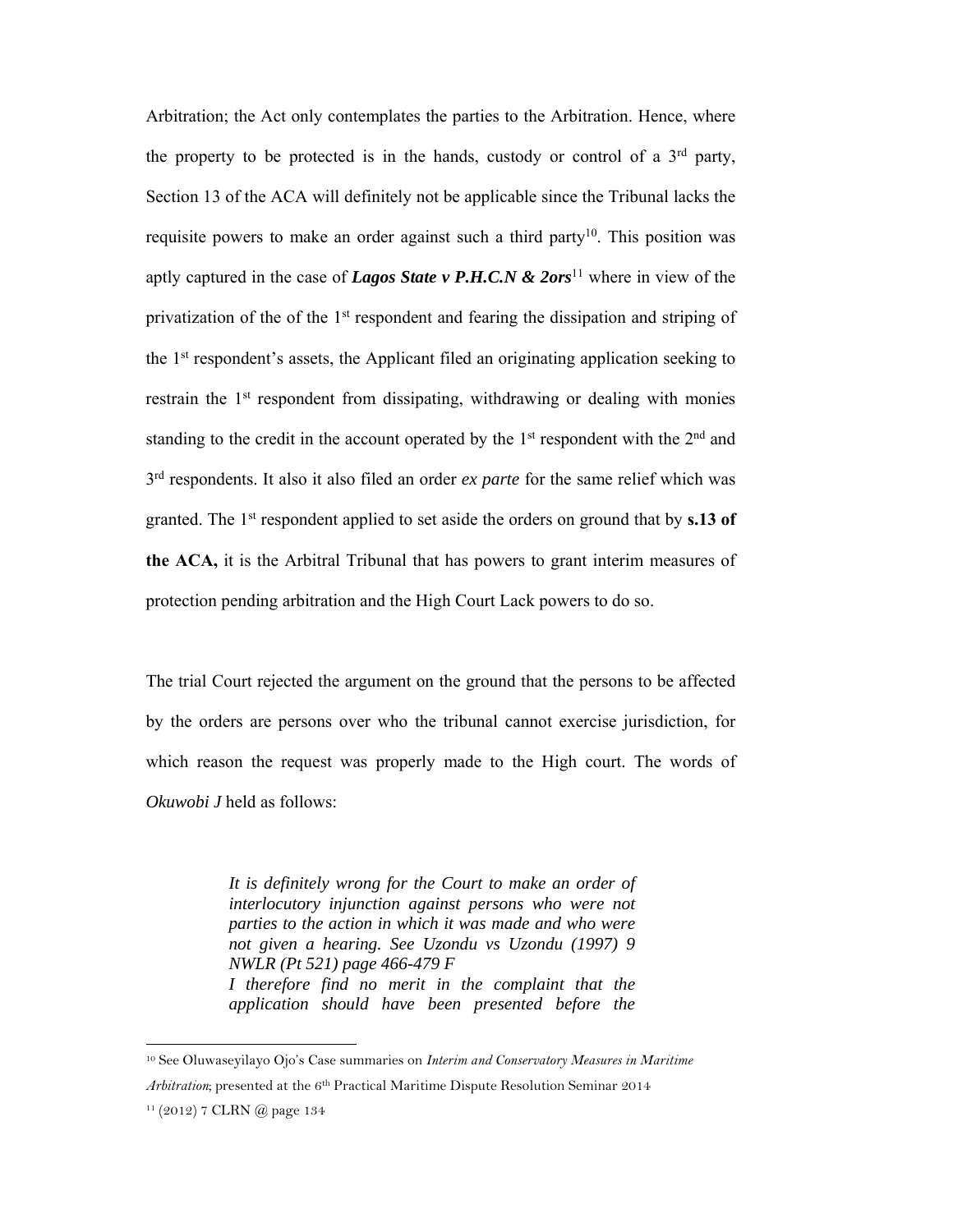*Arbitral Tribunal. There is no doubt that Section 13 of the Arbitration and Conciliation Act confers on the arbitral tribunal to order interim measures of protection. In this case the non-parties who were to be ordered by the Court to carry out some specified orders is the reason why arbitral panel is not the proper forum for the reliefs sought in this suit.* 

It must also be noted that even where the injunction is against a party to the arbitration, the enforcement of the order often require the intervention of the Court. In situations like this, a party can approach the Court for such interim measures against the party or third party as the case may be and such step will not be a waiver of the agreement to arbitrate.<sup>12</sup> It is then apparent from the provision of Section 26(3) of the Arbitration rules that the court plays a crucial role in the granting13 and enforcing such interim orders or award as granted by the Tribunal.

Flowing from the above, some legal issues have arisen as to the extent of the assistance of the Court where the issue of jurisdiction is raised on whether a party can approach a court for an order of interim protection when the court does not have jurisdiction in the first place. The Courts, when confronted with this type of Application will demand that a proper suit be filed upon which the injunctive relief can be anchored.

On the other hand, filing such substantive suit for the purpose of anchoring the injunctive relief will ignite or provoke the issue of jurisdiction of the court to

 $13$  i.e Where the said property sought to be protected is in the custody of a third party

<sup>12</sup> See Article 26(3) of the Arbitration Rules which provides as follows: *A request for interim measures addressed by any party to court shall not be deemed incompatible with the agreement to arbitrate, or as a waiver of the agreement.*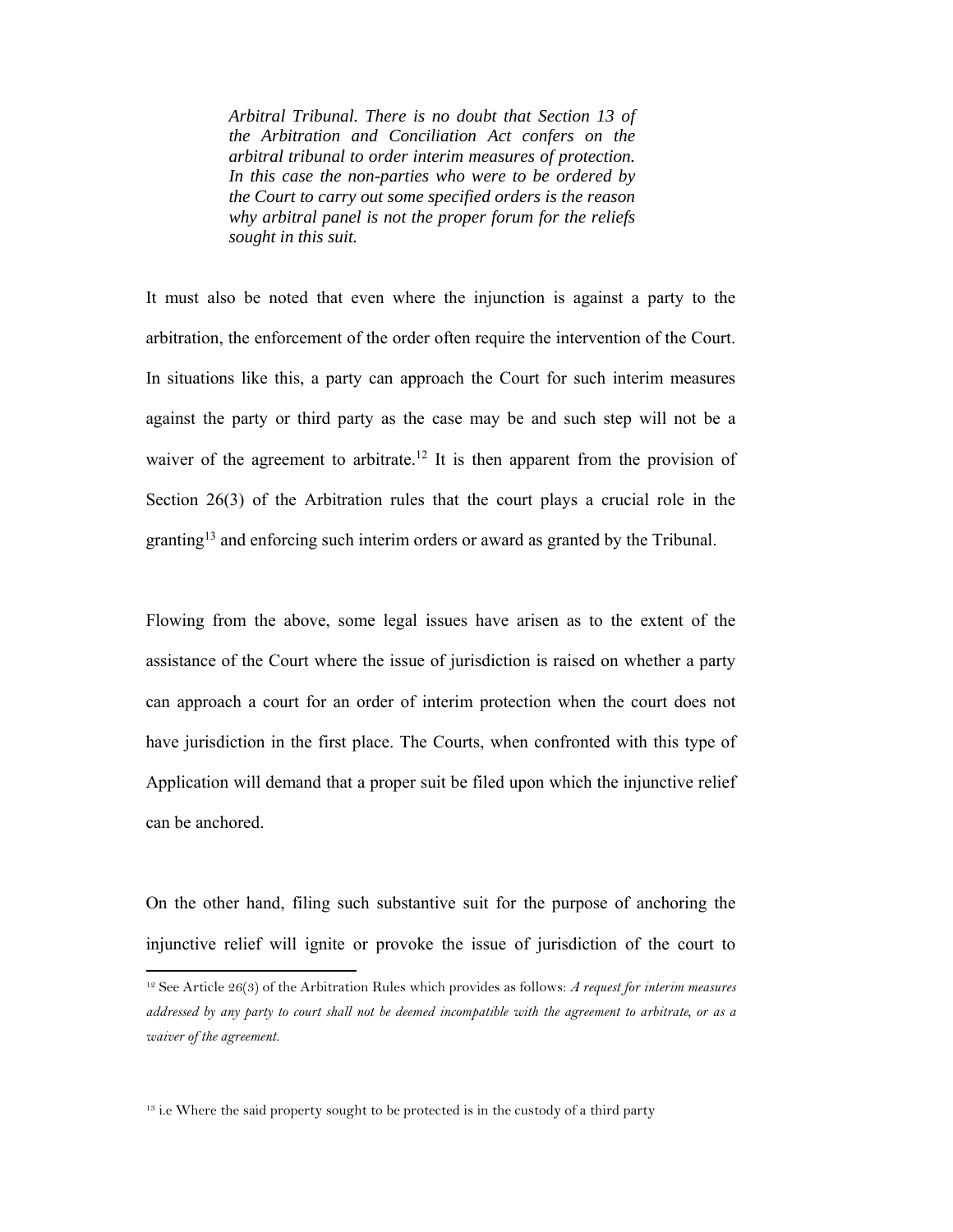entertain such suit. This burning issue is well captured in *Econet wireless Ltd V Econet wireless Nigeria Ltd & 21 Ors*<sup>14</sup> in this case the Plaintiff was a shareholder in the 1st defendant. A dispute arose between the shareholders in respect of parties' obligation under the terms of the shareholders agreement between them. In line with the arbitration clause, the plaintiff wrote a letter to the Chief Judge of the Federal high Court as the appointing authority. While waiting for the appointment to be made, the Plaintiff filed a suit seeking interim relief pending arbitration relying on Section 13 of the FHC act and Article 26 of the Arbitration Rules. The Respondents filed a preliminary objection to the application on the basis that the Court lacked jurisdiction to grant interim reliefs in aid of arbitration under the Arbitration and Conciliation Act.

Agreeing with the respondents, the Court held that an injunction is an ancillary relief and not a principal relief. This being so, the court held that the jurisdiction of the court can only be properly invoked where there is a principal relief and that in the instant case there is no substantive action upon which the injunctive relief sought where anchored. Hence, the plaintiff application was therefore refused for lack of competence.

**The Lagos State Arbitration Law 2009**15 however empowers the Court to make interim orders to preserve the right of parties pending arbitration; Section 6(3) provides as follows thus:

<sup>14</sup> Judgement of Ukeje CJ, delivered in Suit No: FHC/L/823/2003

 $15$  Section  $6(3)$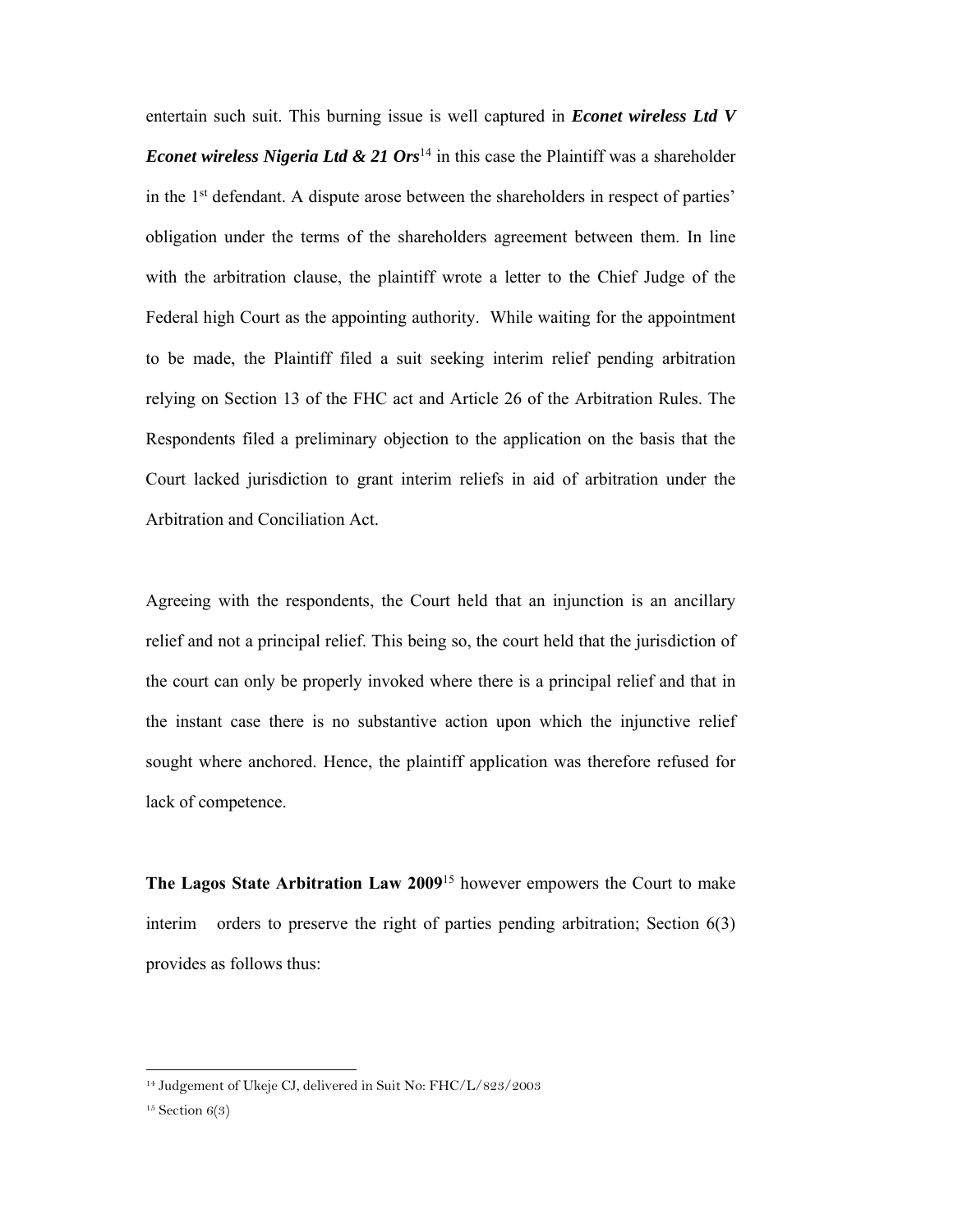Where a Court makes an order of stay of proceedings under subsection (1) of this Section, the Court may for the purpose of preserving the right of parties make such interim or supplementary orders as may be necessary.

Going by the above provision, it is therefore the view this author that where parties to the arbitration agreement agrees that the governing law of the arbitration should be the Lagos state arbitration Law, the Court can conveniently grant interim measure of protection pending the determination of the arbitration without the attendant controversy of jurisdiction of the Court to grant same.

## **Assistance in evidence gathering and securing attendance of a witness:**

A witness of a party may voluntarily attend and testify at an arbitral proceeding. Sometimes, however, a witness may not wish to attend voluntarily and then it becomes necessary to compel his attendance. In cases like this, the arbitrator has no power to compel attendance of such witness or use coercive powers. Hence, the law gives such power to the Court to assist or support the Arbitral process. **Section 23 ACA** is to the effect that:

*The Court or the judge may order that writ of subpoena ad testificandum or of subpoena ducestecum shall issue to compel*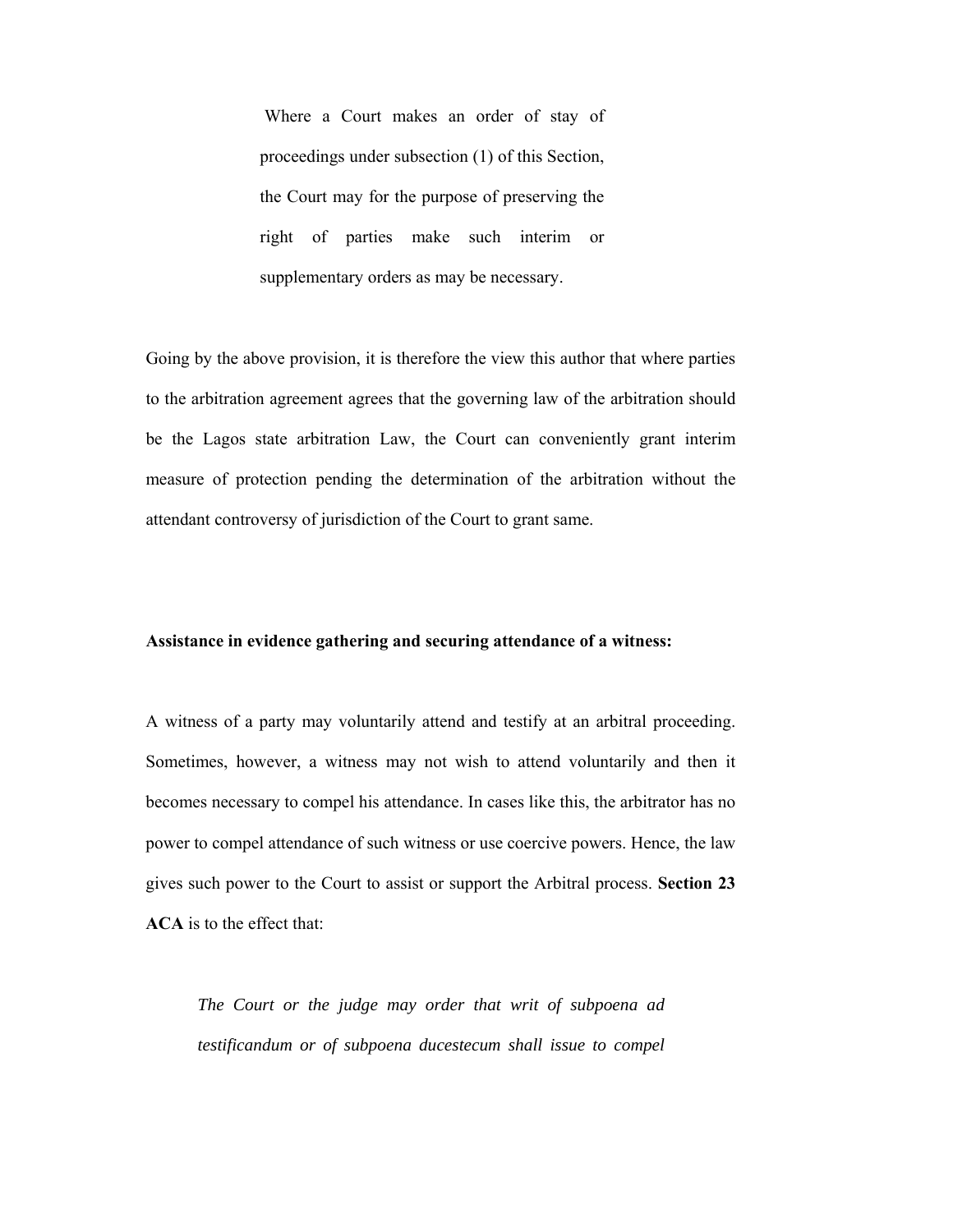*the attendance before any arbitral tribunal of a witness wherever he may be within Nigeria.* 

Also where a potential witness is in prison, Section **23(2) ACA** provides that the Court or a judge may also order that a *writ of habeas Corpus ad testificandum* be issued to bring up the prisoner for examination before the arbitral Tribunal.

## **Stay of Proceedings:**

-

The National Court can assist the arbitration process by construing the arbitration agreement of parties and giving effect to it. Hence, where one of the parties to an arbitration agreement commences an action in Court in respect of the same subject matter, the Court is obliged to make an order of stay of proceedings and refer the parties back to arbitration<sup>16</sup>.

The Courts have had cause to interpret the provisions of 4  $\&$  5 of the ACA to determine when a stay of proceedings should be granted<sup>17</sup>. The trend of cases<sup>18</sup> at

17 See Faruq. Abbas' paper on : Stay of Proceedings pending Arbitration: A critique of the Decision of the Court of Appeal in UBA v Trident Consulting Ltd. presented at the CIArb Annual Conference 2013 p.2

<sup>18</sup> There are cases which have held that an Applicant for an order of stay of proceedings must adduce documentary evidence showing the steps which he has taken in respect of the commencement of an arbitration before he would be entitled to an order for stay of proceedings: see Uba V Trident (2013) 4 CLRN 119 and Mv Parnomos Bay V Olam (Nig) Ltd. (2004) 5 NWLR (Pt. 865) 1

<sup>16</sup> See Section 4 and 5 of the Arbitration and Conciliation Act.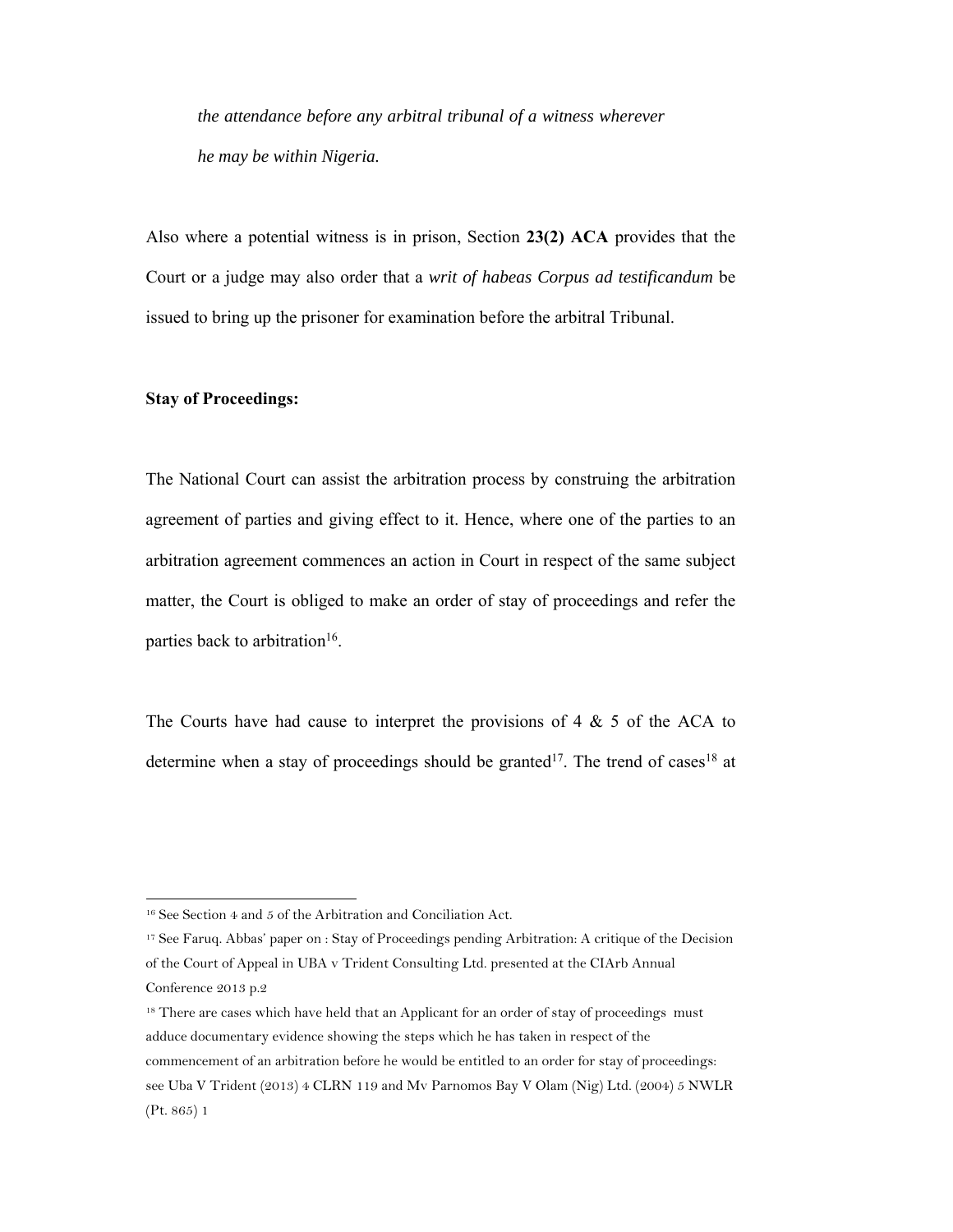the Court of Appeal has revealed a number of inconsistencies<sup>19</sup> on the proper

application of Section 5 ACA.

-

*Section 5 of the Act provides as thus:* 

*5. (1) If any party to an arbitration agreement commences any action in any court with respect to any matter which is the subject of an arbitration agreement any party to the arbitration agreement may, at any time after appearance and before delivering any pleadings or taking any other steps in the proceedings, apply to the court to stay the proceedings.* 

*(2) A court to which an application is made under subsection (1) of this section may, if it is satisfied-* 

*(a) that there is no sufficient reason why the matter should not be referred to arbitration in accordance with the arbitration agreement; and* 

*(b) that the applicant was at the time when the action was commenced and still remains ready and willing to do all things necessary to the proper conduct of the arbitration, make an order staying the proceedings.* 

It is very import to note here that before the assistance of the court can be sought under this heading to grant stay of proceedings by enforcing the arbitration agreement and referring the matter to arbitration, certain conditions ought to be met one of which is that no step shall have been taken by him after appearance<sup>20</sup>

<sup>19</sup> The decision of the Court of Appeal in UBA v. Trident (2013) 4 CLRN 119 and MV Panormos Bay v. Olam (Nig) Plc (2004) 5 NWLR (Pt. 865) 1 is at variance with the decision of the Court of Appeal in LSWC v. Sakamori Const. (Nig.) Ltd. (2011) 12 NWLR (Pt. 1262) 569,

<sup>&</sup>lt;sup>20</sup> Fabian Ajogwu SAN – Commercial Arbitration in Nigeria: Law and Practice . ( $2<sup>nd</sup>$  ed. 2013) pg

<sup>81.</sup> Fn. 175 per Tylor, CJ in Mehr v Nig.Inv & Ind.Co. Ltd (1966) N.C.L.R 351 at 358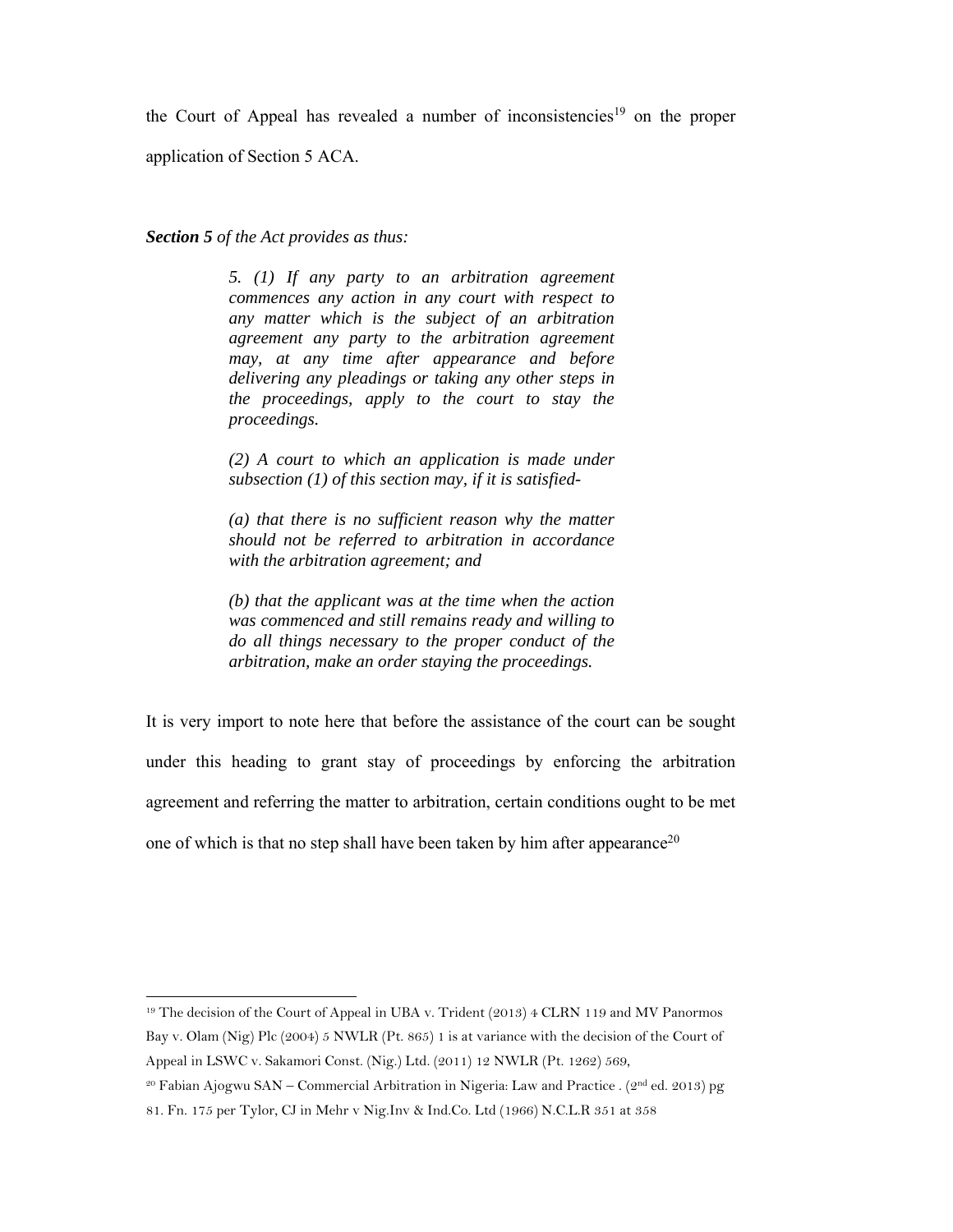The Court of Appeal *Per* Tobi J.C.A in *Kurubo v. Zach Motison (Nig) Ltd.* 

*(1992)5 N.W.L.R (pt.239) 103 at 118-119* has this has this to say on what constitutes "taking steps" in the proceedings means:

> In "*Kano State Urban Development Board* (supra) the Supreme Court held that an application for an order for pleadings to be filed constitutes a step in the proceedings within the provision of section 5 of the Arbitration Law. In the instant case, where the appellants were involved at each and every stage of the proceedings, they cannot be held to raise the issue of non-compliance with the arbitration clause. By their involvement in the conduct of the case they have denied themselves of the rights to be heard by an Arbitrator and I so hold". $21$

A step in proceedings has also been defined as an action which impliedly affirms the correctness of the proceedings and the defendant's willingness to be bound by the court's decision<sup>22</sup> Also, where for instance a party makes any application whatsoever to the Court, even though it is merely an application for extension of time, takes a step in the proceedings.  $2<sup>3</sup>$ 

The above decisions aptly suggest that where a party is said to have taken any step which affirms that the action is properly instituted albeit in defiance of the arbitration agreement, such party is said to have waived his rights to have is matter determined or referred to arbitration.

<sup>21</sup> See also Per Obaseki J.S.C in *K.S.U.D.B v.Fanz Const. Ltd. (1990) 4 N.W.L.R (Pt.142)1 at 50, Obembe v. Wemabod Estates (1977) 5 S.C 115; Vestings v.Nigerian Railway Corporation (1964) Lagos High Court Reports 135* ; In these cases, the court held that an application for pleadings constitute a step within the provisions of Section 5 of the Arbitration Law.

<sup>22</sup> Eagle Star Insurance Co Ltd V Yuval Insurance Co Ltd (1978) 1 Lloyds Rep 357.CA

<sup>23</sup> *Obembe v. Wemabod Estates (Supra) fn.12*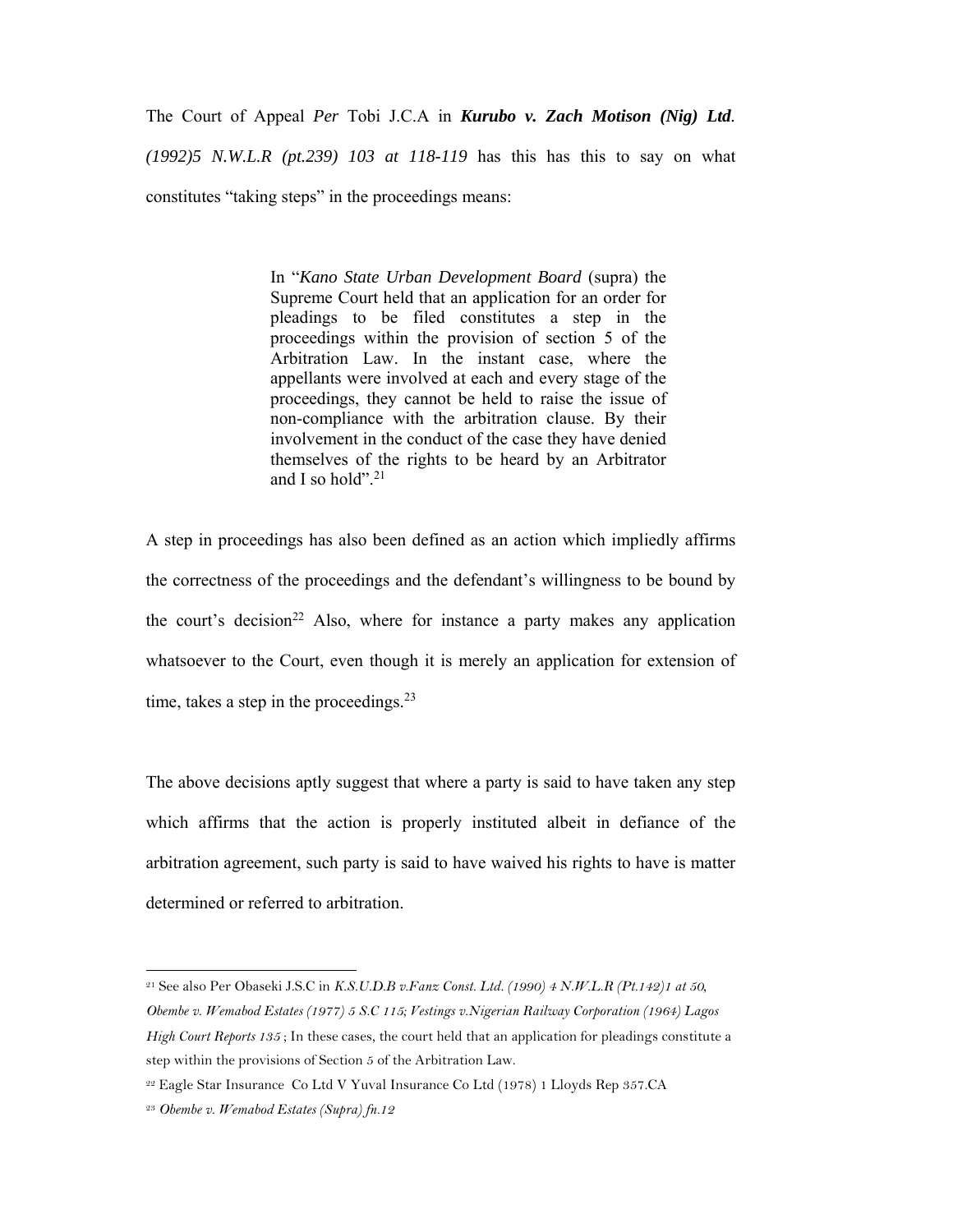Furthermore, where a party claims that proceedings should be stayed because there is an arbitration agreement in force, the court is under a duty to construe the terms of the contract to decide whether there is a valid arbitration clause. Hence where the arbitration agreement is in itself void, inoperative or incapable of being performed the court will not be obliged to stay proceedings. **Article II.3 of the New York Convention 1958** captures this position by providing thus:

> *"The Court of a contracting state when seized of an action in a matter in respect of which the parties have made an agreement within the meaning of this article, shall at the request of one of the parties refer the parties to arbitration, unless it finds that the said agreement is null and void, inoperative or incapable of being performed*<sup>24</sup>"

Therefore, while the Courts are readily willing and available to assist the arbitration process by exercising their powers to grant stay of proceedings under Section 5 of the Act by referring a matter which has an arbitration agreement to arbitration, it will refuse to exercise such powers where a party seeking the enforcement of the arbitration agreement has taken a step to affirm the correctness of the suit or where the arbitration agreement in question is void or incapable of being enforced.

It is however interesting to note that a party who has been barred from staying proceedings for taking steps in it could still sue for damages for breach of the arbitration clause. This position was succinctly espoused by *Per* Williams J. in **Ighoroye V Maude Sokoto** (1966) N.C.L.R 301 at 305 thus:

> *"The effect of S.5 of our law therefore is that once, as in this case, a defendant has filed a defense he cannot have the*

<sup>24</sup> Emphasis added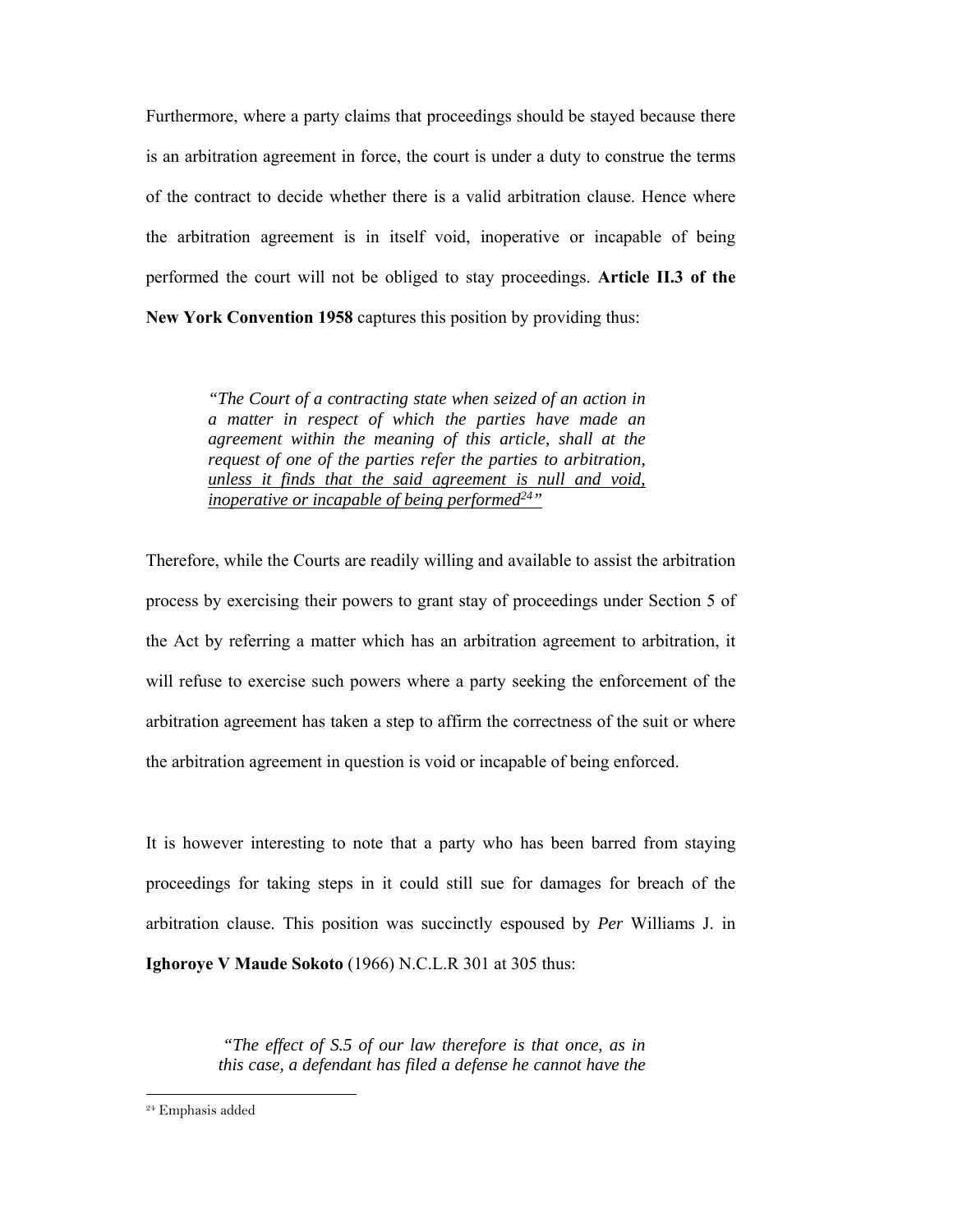*proceedings stayed to proceed to arbitration, but that does not interfere with his right to proceed independently against the plaintiff for damages for breach of cl.11 of the agreement."* 

## **Revocation of Arbitration Agreement:**

Generally arbitration agreement shall be irrevocable except by agreement of parties or by leave of Court<sup>25</sup>. Once parties enter into arbitration agreement, one of them cannot unilaterally revoke it. Not even the death of a party cannot revoke or invalidate the arbitration agreement. In the event of death of one of the parties, the agreement shall be enforceable against the personal representatives of the deceased<sup>26</sup>. However, a party who wishes to revoke it must apply to Court on ground of supervening impossibility<sup>27</sup> or supervening illegality.<sup>28</sup>

The provision of Section 2 of the Act empowers the Court upon being confronted by a party with an application to revoke the arbitration agreement where it is apparent on the face of the arbitration agreement that performance of same is impossible or impracticable. Reasons for impracticability of an arbitration clause can range from confusion on Applicable laws, vagueness of the arbitration

<sup>25</sup> Section 2 of the Arbitration and Conciliation Act

<sup>26</sup> See Fabian Ajogwu SAN – Commercial Arbitration in Nigeria: Law and Practice. (2nd ed. 2013) pg 26 para.2

<sup>&</sup>lt;sup>27</sup> This occurs when something happens which makes the performance of the arbitration agreement impossible or which destroys the foundation of the contract to arbitrate : See Mustil & Boyd, op.cit.p.508

<sup>&</sup>lt;sup>28</sup> This refers to a situation where the arbitration agreement or the main contract is unenforceable or does not have the force of law due to the incapacity of a party or non-compliance with a condition precedent. See Fabian Ajogwu SAN – Commercial Arbitration in Nigeria: Law and Practice. (2nd ed. 2013) pg 37-38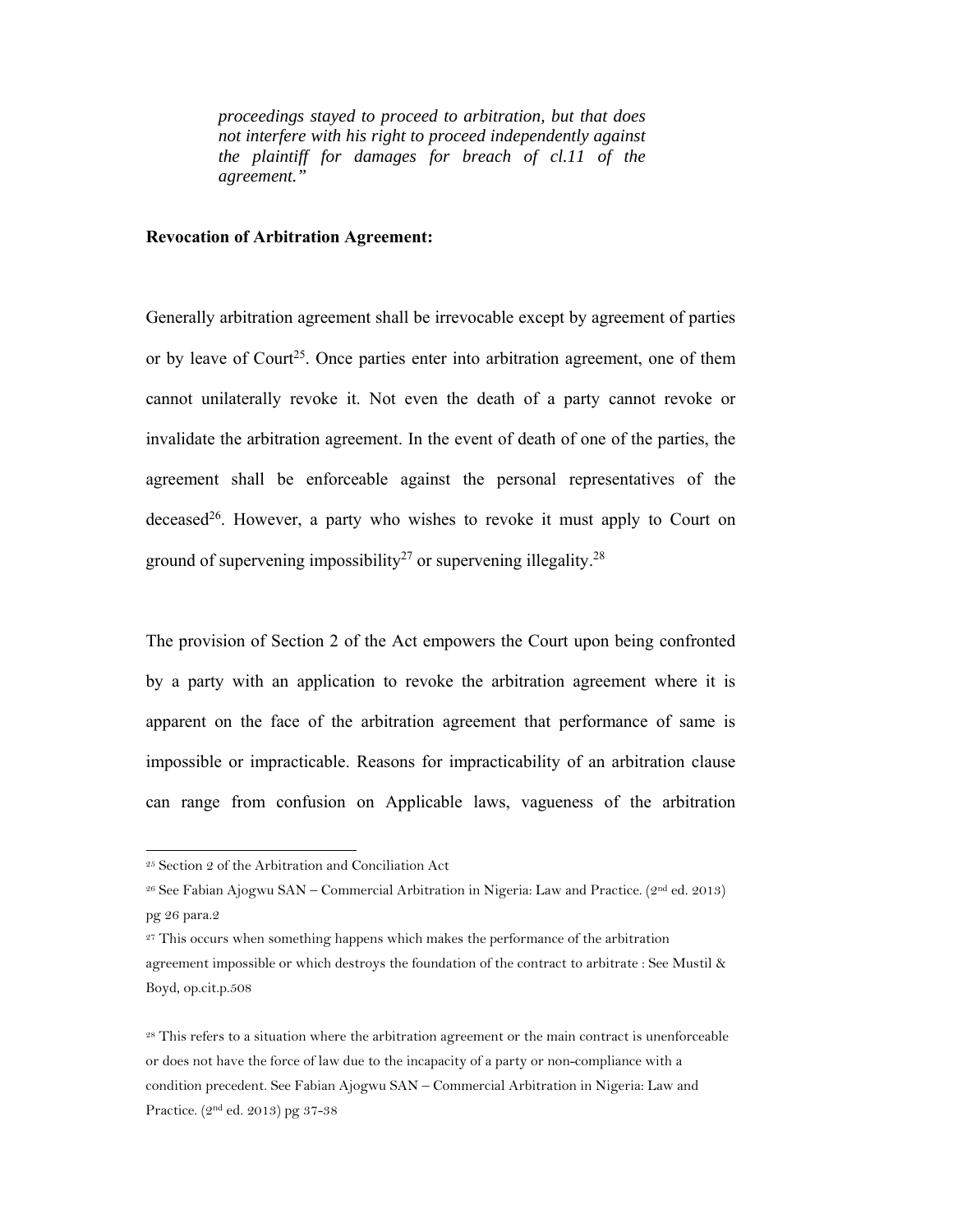agreement, to lack of clarity of intention to resolve the dispute by arbitration. On these grounds, a court is empowered under Section 2 of the Act to revoke the arbitration agreement.

## **Setting Aside of an award:**

 Arbitral awards are by itself final and binding. However, there are certain situations when it can be set aside<sup>29</sup>. The most important point here is that the arbitral Tribunal do not have the power to set aside its own award; it is only by an order of the Court that an award can be set aside on the application of an aggrieved party.30

## **Enforcement of Award**

-

An award, though like a judgment in that they are both adjudicatory, cannot be executed like a judgment of a Court; in other words an award *simplicita* does not have the force of a judgment of Court. Every arbitral award duly made is to be recognized as binding and is expected to be complied with. This in effect means that where an unsuccessful party immediately carries out the terms of an arbitral

<sup>29</sup> Misconduct : See Taylor Woodrow (Nig) Ltd V S.E GMBH (1993) 4 NWLR 127; Failure to be impartial or honest; See Sellar V Highland Railway (1912) 56 Sc. L.R 216 (H.L) ; Failure to make award in proper form. See Mangullis Ltd v. Dafnis Thomaids Ltd (1958) 1 WLR 398; Error of law on the face of the award . See Taylor Woodrow (Nig) Ltd V S.E GMBH (Supra) ; Failure to award interest and ; proceeding with illegal contract.

<sup>30</sup> See Section 29 and 30 ACA See also Section 48 on awards made in international arbitration.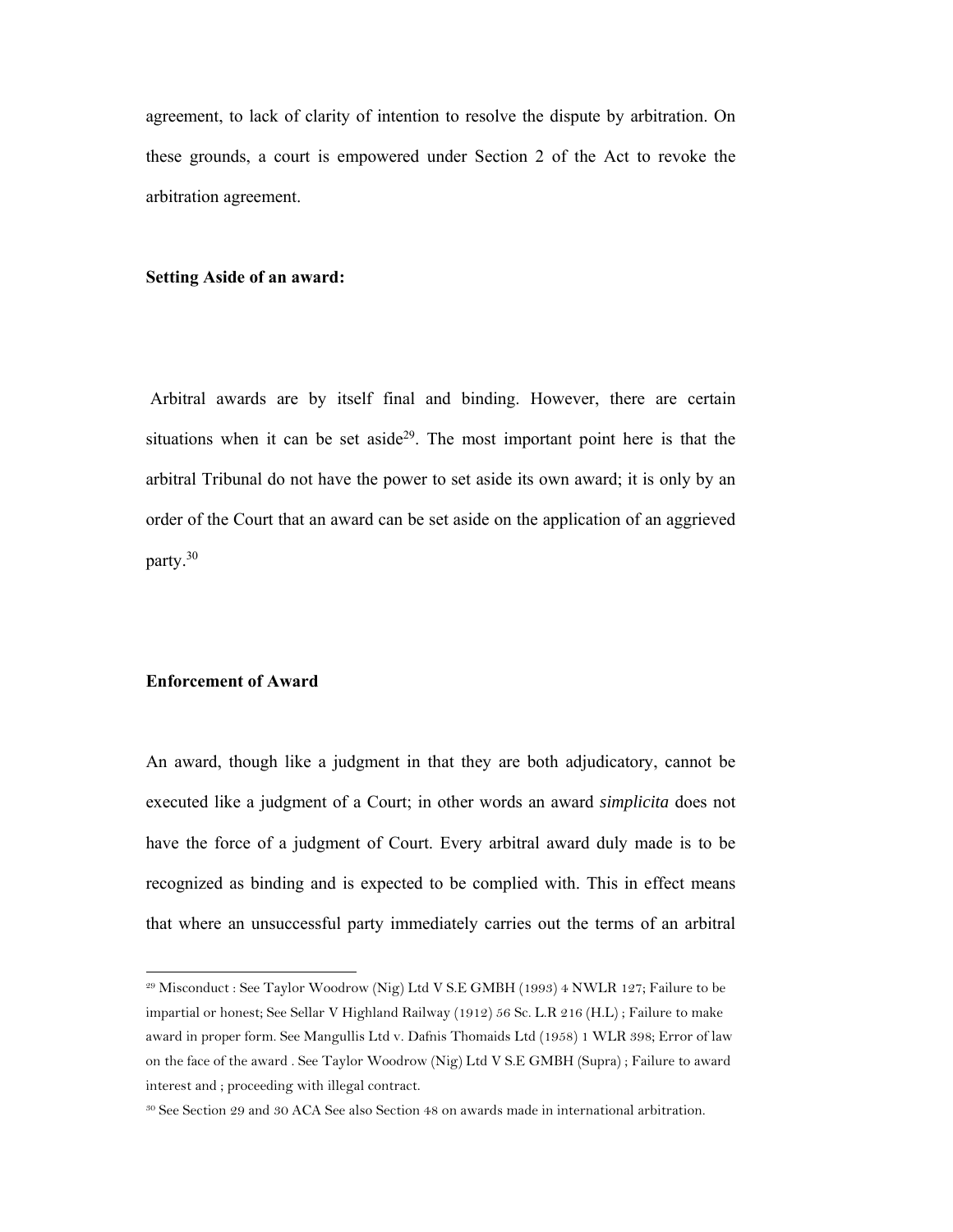award, the question of recognition or enforcement of the award does not arise. It is when it is not complied with that the question of enforcement through the machinery of the Court by the winning party arises. The Role of the Court in this regard was comprehensively expressed by Per Tobi JSC in *Okechukwu V Etukokwu* (1998) 8 N.W.L.R (Pt. 526) 513 at 529-530 where he stated thus:

> *" In law, an arbitral award per se lacks enforcement or enforceability. It does not carry any element of sanction until a Court of law, by its judicial powers breath enforcement of sanction on it. At the completion of the arbitration, the award is a toothless dog which cannot bite until a Court of law gives teeth to it. In Ofomata and another v. Anoka and Another (1974)4 E.C.S.L.R 251, Agbakoba J. said at page 253 -: "But unlike a Judgment which has force until set aside, the decision of an arbitration lacks intrinsic or inherent force until pronounced upon by a competent judicial authority" -*

The statutory flavor to the above pronouncement can been seen under Sections

 $31(1)$  of the ACA which provides that –

*"An arbitral award shall be recognised as binding and subject to this section and section 32 of this Act shall upon application in writing to the court be enforced by the court"* 

*Section 51(1) provides that –* 

*"An arbitral award shall irrespective of the country in which it is made ,be recognized as binding and subject to this section and section 32 of this Act, shall, upon application in writing to the court be enforced by the court"31*

## **Remission of Award**

<sup>31</sup> See Section 31 and 51 of the ACA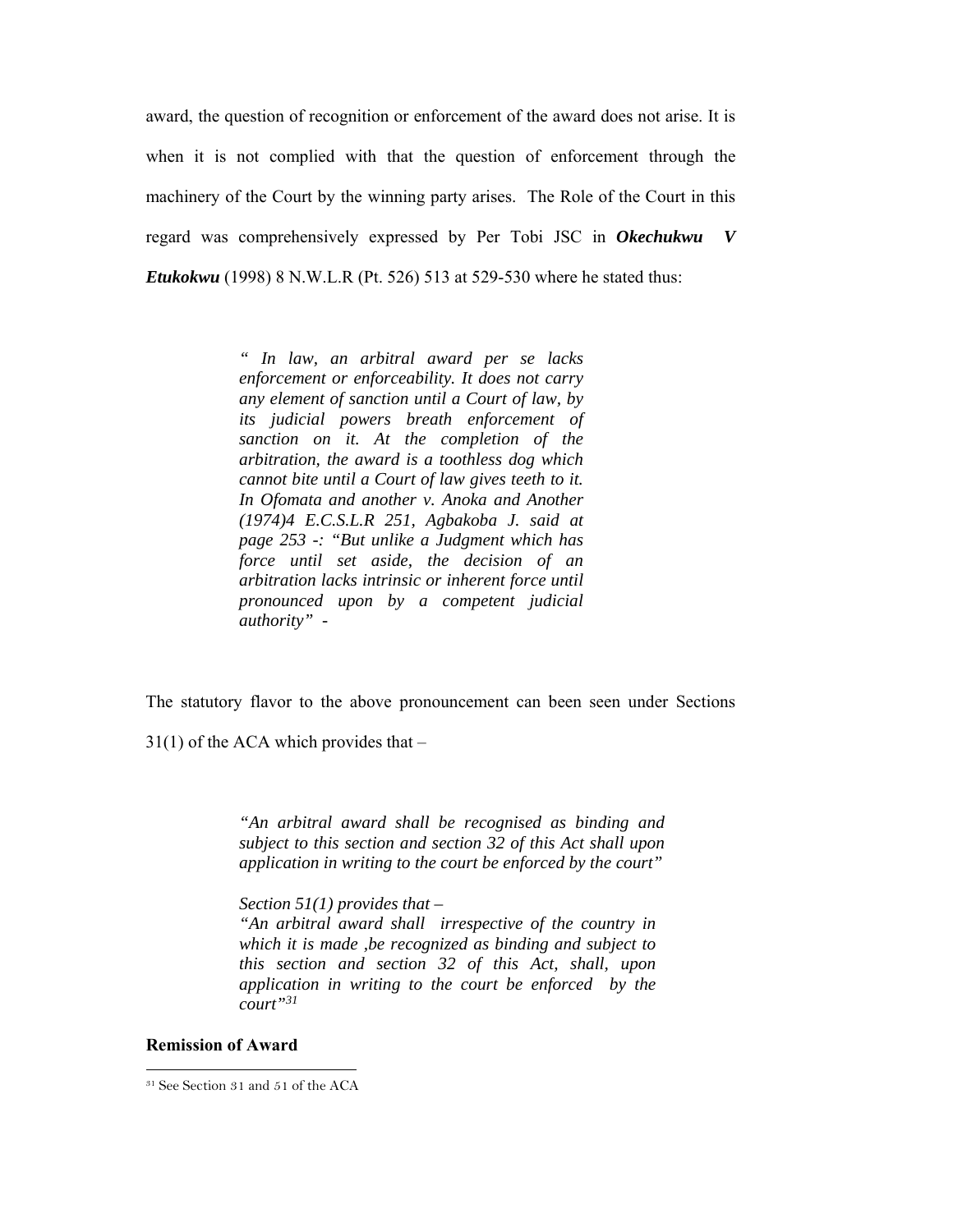**Section 29(3)** of The Arbitration and Conciliation Act is very apt on the issue of remission of an award to the arbitrators. This occurs where a Court is faced with an application for setting aside of an award under **subsection (1)** of the above section, the Court may at the request of one of the parties, suspend proceedings in order to allow the arbitral Tribunal an opportunity to resume the arbitral proceedings or take such other action to eliminate the ground for setting aside of the award. This position has been comprehensively captured in the dictum of Per Coker JSC in *In Re: Quo Vadis Hotels & Restaurants Ltd.* (1974) 1 All N.L.R 854 at 855 where he says thus:

*"After listening to the arguments from both parties in this matter, we have come to the conclusion that the failure of the arbitrator to conclude the present proceedings in accordance with the terms of his reference was caused by the refusal of the present applicants to produce the books and other documents upon which they found their claims before the arbitrator……….In the circumstances, we set aside the orders of the arbitrator and thereby affirm the order of the reference to the effect that neither of the parties is bound by the orders made in this matter by the arbitrator. We also make the following orders (1) This matter be remitted back to the same arbitrator for hearing and determination de novo and as if the first hearing had not taken place*  $(2)^{32}$ ...... (3) that the said arbitration shall *be followed in due cause by the reference of the matter to the referee as originally agreed and that all steps proper and necessary in order to effectuate the provisions of the terms of settlement agreed shall be taken accordingly."* 

The above decision fully demonstrates the role of the Court when faced with an application for setting aside an award. The court under this heading can either set aside the award or remits back the award to the arbitrator(s) by giving him the opportunity to remedy what would ordinarily have resulted in the setting aside of

<sup>32</sup> Emphasis added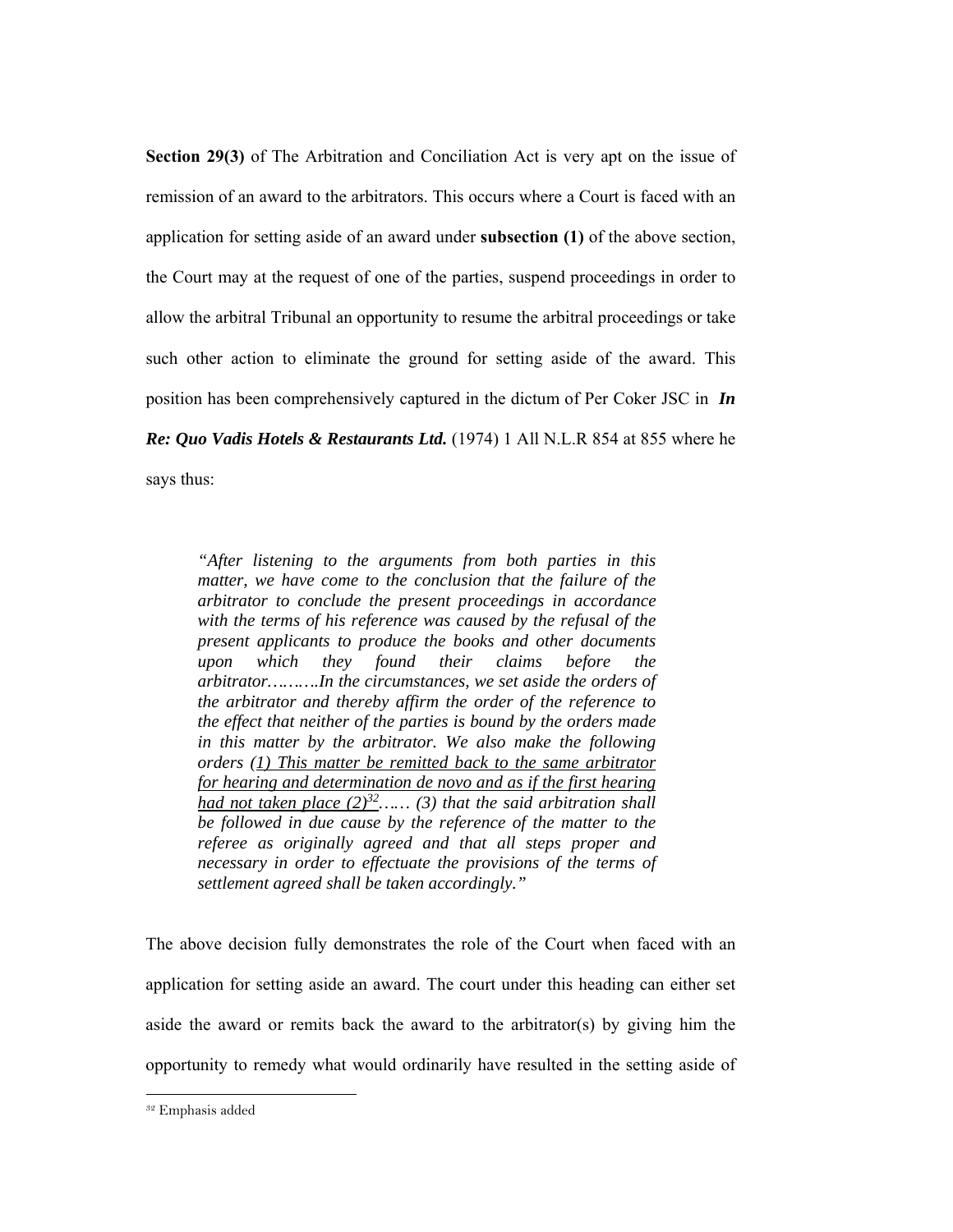the award or take such other action to eliminate the grounds for setting aside of the award<sup>33</sup>

## **Refusal to Enforce an Award:**

Here an aggrieved party to the arbitration agreement may request the Court to refuse recognition or enforcement of the award. 34

The Arbitration and Conciliation Act<sup>35</sup> provides for the recognition and enforcement of awards. It states that an arbitral award shall be recognized as binding and shall "upon application in writing to the Court be enforced by the Court" If therefore , a party wishes effectively to refuse recognition and enforcement of the award, he must take the positive step of applying to Court as provided under Sections 32 and 52 of the Act<sup>36</sup>

# **3.0 Recommendations:**

<sup>33</sup> See Taylor Woodrow (Nig) Ltd V S.E GMBH (1993) 4 NWLR at 155

<sup>34</sup> See Section 32 ACA see also Section.52 (1) with regards to awards in international arbitration.

<sup>35</sup> Section 31

<sup>36</sup> See J. Olakunle Orojo and M. Ayodele Ajomo – Law and Practice of Arbitration and Conciliation in Nigeria (1st ed. 1999) pg.291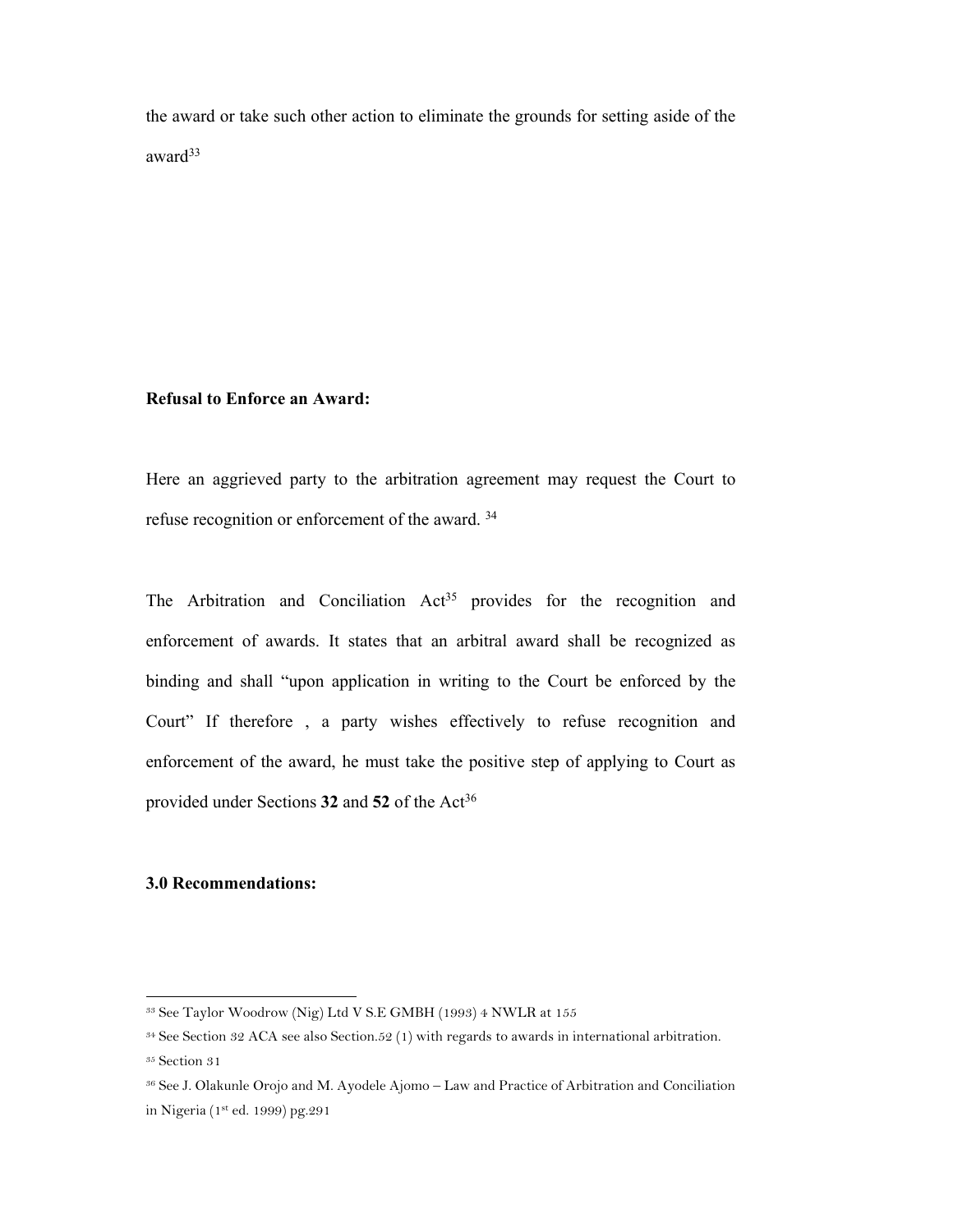In as much as the attitude of the Court in assisting arbitral proceedings has been somewhat positive, we cannot gainsay the fact that a countless number of arbitral awards are still locked down in the Court's docket awaiting enforcement or being challenged on the grounds of misconduct or error on the face of the award. It is against this backdrop that this author makes the following recommendations:

- A. Arbitral awards should not be subject to review upon an application for setting aside by an aggrieved party but be final and subject to appeal only. This will send a strong message to those who believe that arbitration is the first step to litigation to have a change of mind by the judicial support for arbitration.
- B. The provision of Section 34 of the ACA should be given its full effect and interpretation to restrict the Court from granting orders halting or restraining the continuation of an arbitration proceeding. Section 34 ACA restricts the involvement of the Court from intervening in any matter governed by the Act unless to the extent permitted by the Act. Recently, the Court of Appeal in the case of *Nigerian Agip Exploration Ltd. V. NNPC & Oando OML 125 and 134 Ltd***.** 37 Where the court of Appeal held that in the light of the clear provision of Section 34 of the Arbitration and Conciliation Act 2004 the Federal High Court had no jurisdiction to grant an *ex parte*  interim or interlocutory injunction as the case may be to restrain arbitral

<sup>37</sup> Suit No CA/A/628/2011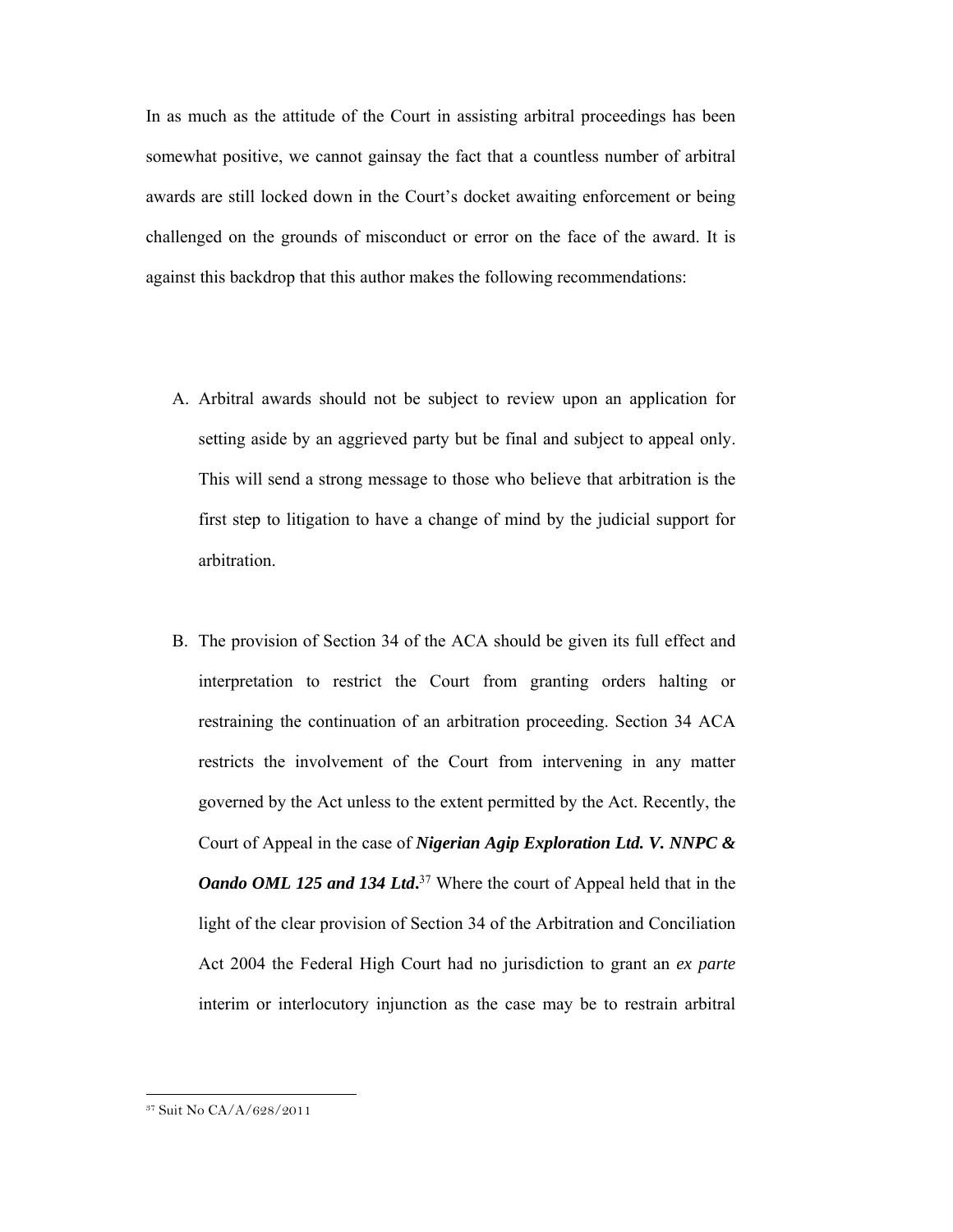proceedings from taking place or continuing to finality<sup>38</sup> This decision is a welcome development and portends well for the development of arbitration.

- C. Outright dismissal of a substantive suit filed in defiance of an arbitration agreement rather than the Court assuming jurisdiction and granting stay of proceedings pending arbitration.
- D. Refusal of leave to appeal by the Court of Appeal or Supreme on decision emanating from enforcement or setting aside of an arbitral award. It is view of this author that the whole essence of arbitration as effective and time friendly mode of alternative dispute resolution will be lost if our courts continually grant leave to appeal. It is very easy for an aggrieved party to take advantage of our environment to frustrate the fruit of arbitration of proceedings.
- E. The Court when faced with an application for setting aside and award under any of the reasons contained in Sections 29,30 and 48 of the ACA should first of all consider the option provided under 29(3) of the Act for remission of such award back to the Tribunal in order to allow the arbitral Tribunal an opportunity to resume the arbitral proceedings or take such other action to eliminate the ground for setting aside of the award.
- F. A review of the case of UBA v Trident Consulting  $Ltd^{39}$  where the Court Appeal held that "*Before a stay may be granted pending arbitration, the*

<sup>38</sup> Per Joseph Tine Tur JCA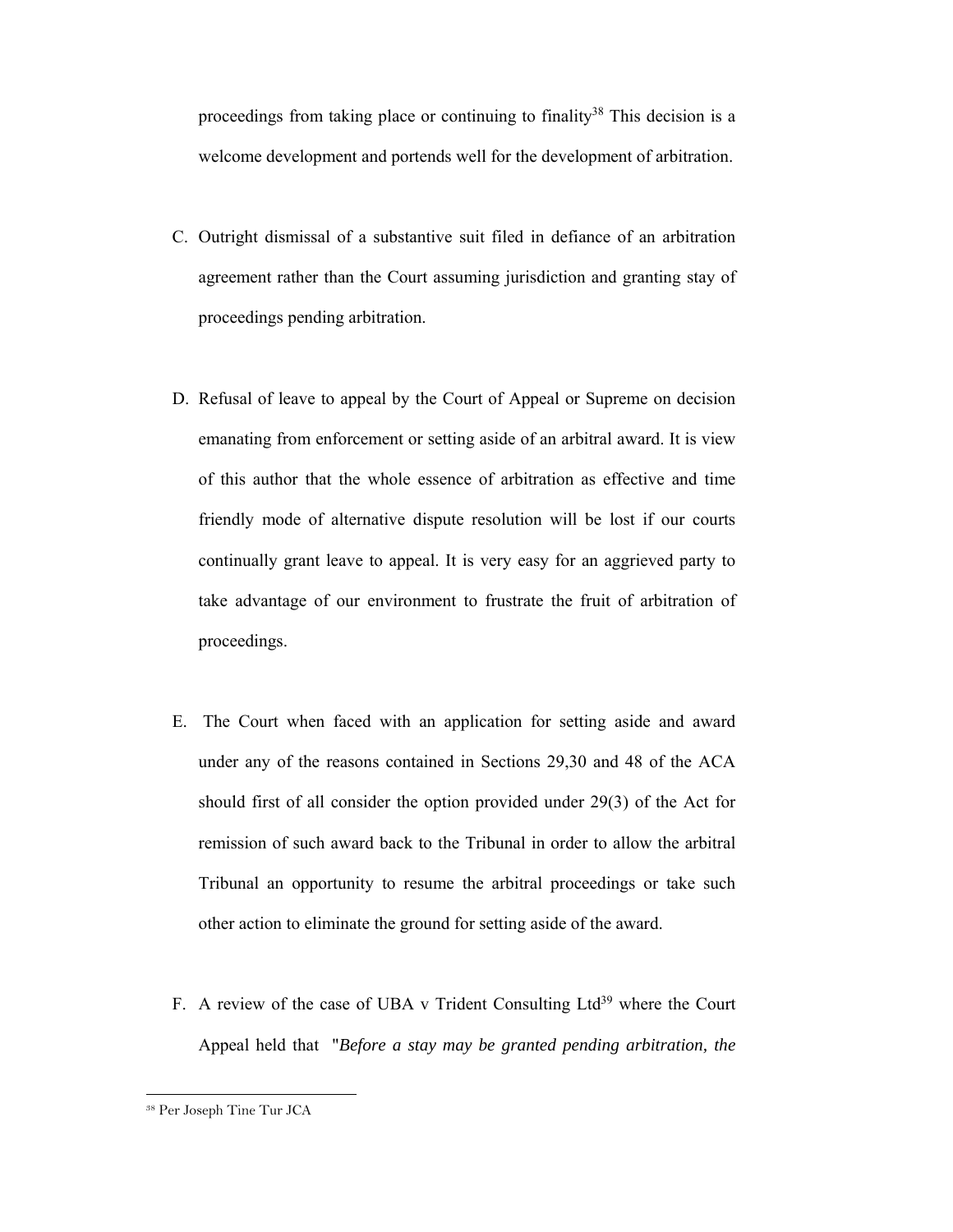*party applying for a stay must demonstrate unequivocally by documentary evidence and/or other visible means that he is willing to arbitrate. He does it satisfactorily by (1) notifying the other party in writing of his intention of referring the matter to arbitration and (2) by proposing in writing an arbitrator or arbitrators for the arbitration"* Section 5 of the Act does not provide that a party applying for stay must adduce documentary evidence of the steps he has taken to show intention to arbitrate. Stretching the provision of Section 5 ACA beyond its literal or ordinary meaning will only send a negative signal that the appellate Court makes it onerous for an applicant to enforce arbitration agreement.

In this regard, we can compare the above case with the case *of AES Ust-Kamenogorsk Hydropower Plant LLP v Ust-Kamenogorsk Hydropower Plant* JSC [2013] UKSC 35 where the UK Supreme Court recently held that it has the power to uphold an arbitration clause by ordering a stay of proceedings, even when arbitration proceedings are not in progress or contemplated<sup>40</sup>

# **4.0 Conclusion:**

<sup>39</sup> Supra.

<sup>40</sup> See Kolawole Mayomi's paper on : Development of arbitration as a Primary dispute resolution mechanism: Beyond Judicial Goodwill, To Judicial Promotion ; Presented at The Chartered Institute of Arbitration Annual Conference - Friday 29 November 2013